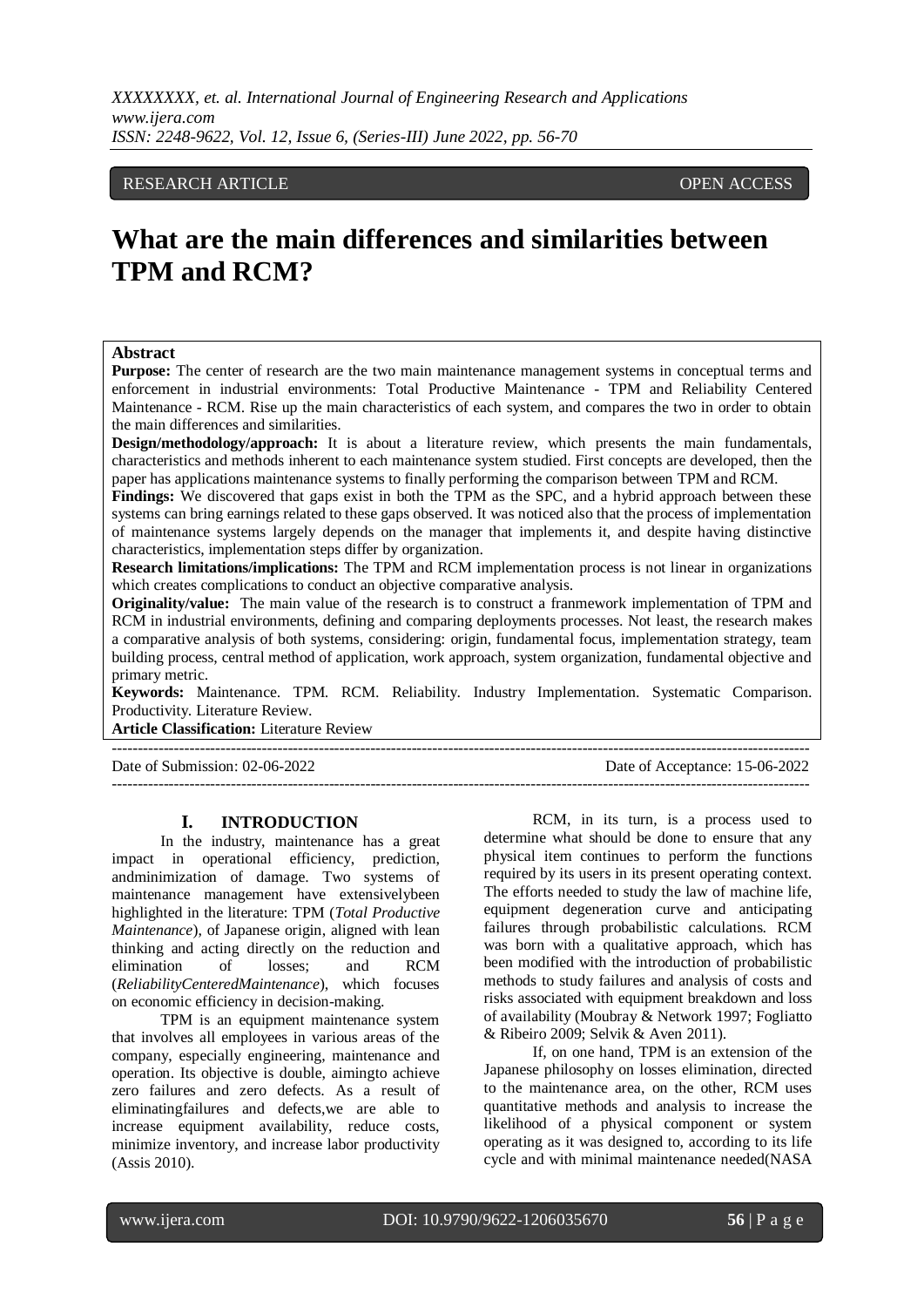2000; Mason et al. 2015; Alebrant Mendes & Duarte Ribeiro 2014).

The central objective of this article is to develop a literature review on the two systems of maintenance management, considering the fundamentals, key techniques and the implementation process involved. Another objective is to compare the two systems critically, checking the gaps observed in each of them.

# **II. INDUSTRIAL MAINTENANCE MANAGEMENT**

Maintenance is the combination of all technical and managerial actions during the life cycle of an item, to ensure its full operation in its required function (Fernández & Márquez 2012). The maintenance function should monitor and maintain facilities, equipment and work environments. It should also devise, organize, execute and check the work and ensure the nominal operation of the item during work periods, minimizing time-outs caused by breakdowns or resulting repairs (Verma et al. 2010).

Maintenance management, therefore, is the proper management of failures, availability and performance of the physical assets of an organization, so they may function according to the requirements expected within its life cycle (Cheng et al. 2008; Alebrant Mendes & Duarte Ribeiro 2014).

Maintenance strategies are the different types of tasks including actions, procedures, resources and time. These activities must be conducted in accordance with the established timetable to ensure the maintenance of the target assets (Bakri et al. 2012). Maintenance and planning strategies can be properly updated based on data extracted from feedback of the items performance. The configuration of a supporting system for such strategies depends on many factors, such as the complexity of maintenance tasks, the ability of the employees and plant availability, and is, therefore, a critical problem in maintenance management (Rodrigues & Hatakeyama 2006).

In modern production systems, the product or service and maintenance requirements are the main outputs, i.e., parallel to the production, there is the maintenance process. Maintenance is a system with activities performed in synergy with the production systems. Maintenance activities are so numerous and complex that they require effective management and a well-structured organization (Muchiri et al. 2011; Singh et al. 2013a; McCarthy & Rich 2015).

The maintenance function can be understood as three large dimensions: corrective maintenance, with responsive actions, i.e., acts after the occurrence; preventive maintenance, which is

proactive, programming interventions before the occurrence, whether predictive in nature or of a systematic approach or even based on a plan; and finally, reliability dimension, which deals with programming based on the analysis of probabilistic failure and the notion of risk(Xenos 2014).

Corrective maintenance is every intervention conducted in the machinery, equipment and complex systems after the occurrence of damage, so it is a reactive modality. It was the prevailing modality in organizations until the middle of the  $20<sup>th</sup>$ century, mainly because– when observing the maintenance sector alone –, it is the one with the lowest cost, though, from a systemic view of the organization, the cost of production downtime can result in heavy losses for the companies. It is common to confuse corrective maintenance with unplanned maintenance, usually in less developed companies in this sector, for corrective maintenance eventually occurs due to a lack of planning (unforeseen corrective), however, maintenance can be corrective and planned, especially when the preventive maintenance is not more economically advantageous (NASA 2000; Assis 2010; Xenos 2014; Alebrant Mendes & Duarte Ribeiro 2014).

Preventive maintenance starts gaining ground after the second half of the 20<sup>th</sup> century, when maintenance starts being a strategic function in business. This type of maintenance is planned and follows a scheduled plan of periodic maintenance for all tangible physical assets. It stands out especially with the emergence of the Japanese philosophy of lean production, along with technical and quality management concepts. Preventative maintenance is essentially proactive, with actions taken to prevent failures and, thus, maintain the operation of the equipment. It involves some systematic actions, such as inspections, exchange of parts, and renovations. The main objective of preventive maintenance is to reduce the frequency of occurrence of failures and their severity (Kelly 2006; Alsyouf 2009; Igba et al. 2013; Singh et al. 2015).

Within preventive maintenance emerges predictive maintenance, with a conditional bias made possible by the development of engineering and of the learning machine branch. Predictive maintenance evaluates symptoms of the equipment, allowing the optimization of parts exchange or components of reform, and extending the maintenance interval, since it enables the evaluation and prediction of when the component is close to its useful life limit. It is a proactive and reactive approach, proactive because it comes from a maintenance plan, but reacts from symptoms assessed via prediction by sensory inspection or via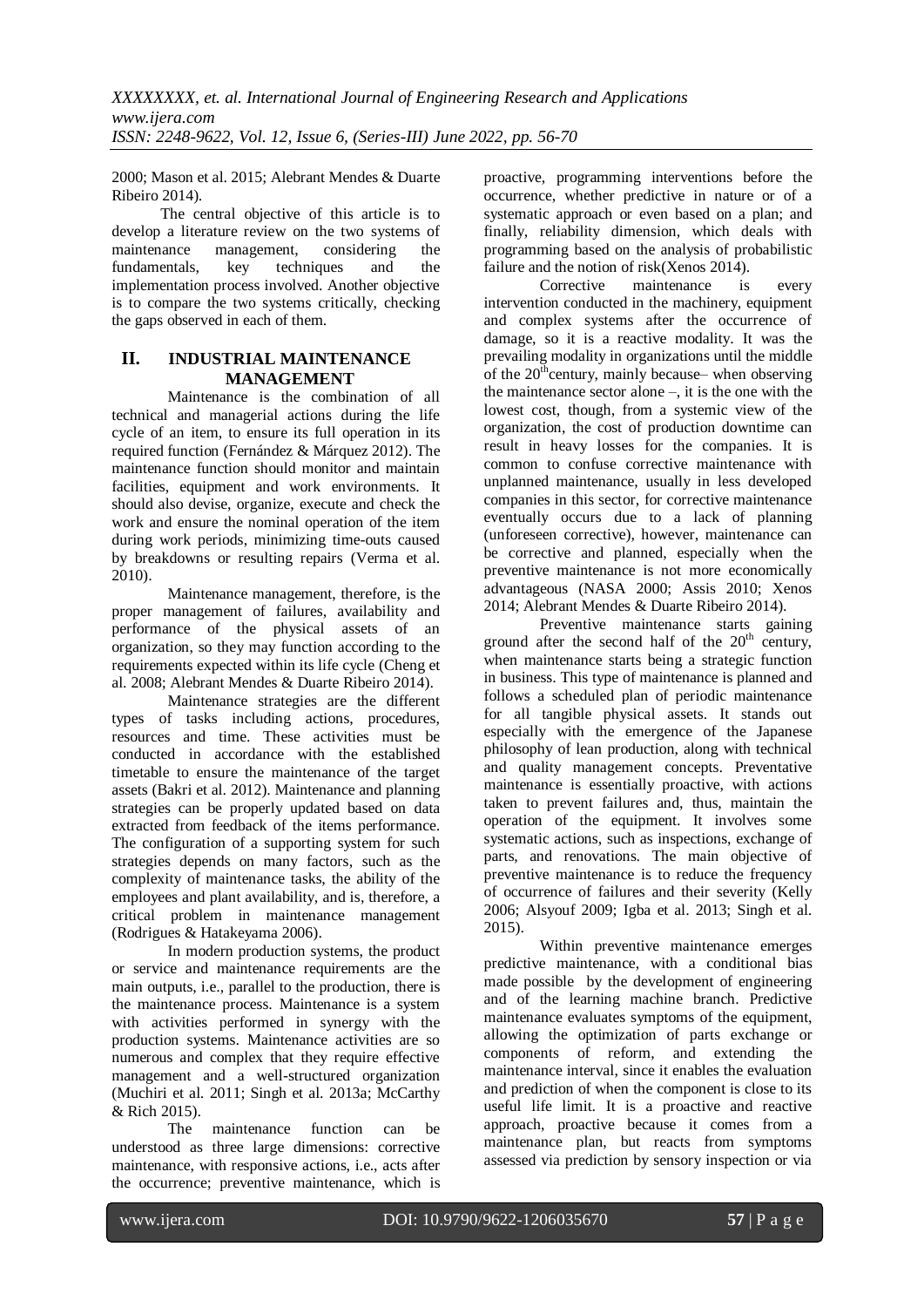prediction by instrumental inspection (Sharma et al. 2006; Aspinwall & Elgharib 2013; Jain et al. 2014).

At the end of the  $20<sup>th</sup>$  century, with the advancement of aerospace, reliability study becomes indispensable for the management of maintenance. Above all, philosophies based and focused on reliability stand out, directing the focus to the study of law of life in the equipment and the optimization of maintenance, regarding reserve equipment resizing (spare), failure probability, trials and tests via sampling (Fogliatto et al. 2009;Yssaad et al. 2014).

# **III. TOTAL PRODUCTIVE MAINTENANCE**

Nakajima (1988) introduced the concept of TPM in Japan in 1971, as the productive maintenance performed by all employees through activities in small groups to ensure that the equipment is operated at 100% capacity, 100% of the time. TPM is an approach to maintenance that optimizes the effectiveness of the equipment, seeks to correct failures, and promotes autonomous maintenance by the operator during day to day activities, involving the whole workforce (Nakajima

1988; Chand & Shirvani 2000; Aspinwall & Elgharib 2013; Marín-García & Martínez 2013).

TPM is one of the most misunderstood and misapplied concepts in contemporary organizations. It is not just a maintenance program or improvement plan, but a strategic operating philosophy that involves the entire organization (Souza 2004). The main objective of TPM is to restructure the organization as a whole, as improvements that should be incorporated tothe equipment and to people (Tondato 2003).

TPM is initially organized into5 pillars: Autonomous Maintenance; Planned Maintenance; Education and Training; Specific Improvement; and Initial Control. This initial approach was implemented in 1971 in the Niponndenso company, seeking to achieve operational efficiency, which became known as "Production TPM"(Nakajima 1989). In 1989 a theoretical improvement in concepts of the TPM happened and the "Company Wide TPM" arose, bringing a holistic view of an expanded TPM for the entire organization (Chand& Shirvani 2000; Marín-García & Martínez 2013). Other three pillars were incorporated: Quality Maintenance; Hygiene Safety and Environment; and Administrative Areas (Figure 1).

| <b>Total Productive Maintenance</b> |                     |                      |                      |                  |                     |                                      |            |
|-------------------------------------|---------------------|----------------------|----------------------|------------------|---------------------|--------------------------------------|------------|
| Autonomous Maintenance              | Planned Maintenance | Training & Education | Foccused Improvement | Early Management | Quality Maintenance | Security, Hygiene and<br>Environment | Office TPM |

**Figure1: The eight pillars of TPM**(Ahuja& Khamba, 2008; Singh et al., 2013b)

In terms of organizational culture, the main purpose of autonomous maintenance is that employees are responsible for the machines, looking at them as "daughters" or "owners". This creates a sense of responsibility and appreciation of the work performed by employees (Nakajima 1988).

The Planned Maintenance pillar is essentially one of the most important points of decision-making on the management of maintenance (Nakajima 1989).

In the literature, there is a proposal for a multi-objective programming model for preventive maintenance and replacement supplies schedule in manufacturing systems(Moghaddam 2013). There is a maintenance planning model through mixedinteger linear programming for resource constraints (Manzini et al. 2015). The non-linear programming<br>for manpower allocation optimization for for manpower allocation optimization for maintenance is used (Ighravwe& Oke 2014). There is the proposal of a full solution algorithm for maximizing the availability of resources, taking into consideration the reliability of physical assets and aircraft maintenance requirements (Gavranis& Kozanidis 2015). And a reliability-based model to resupply parts and maintenance planning based on time (Wang 2012).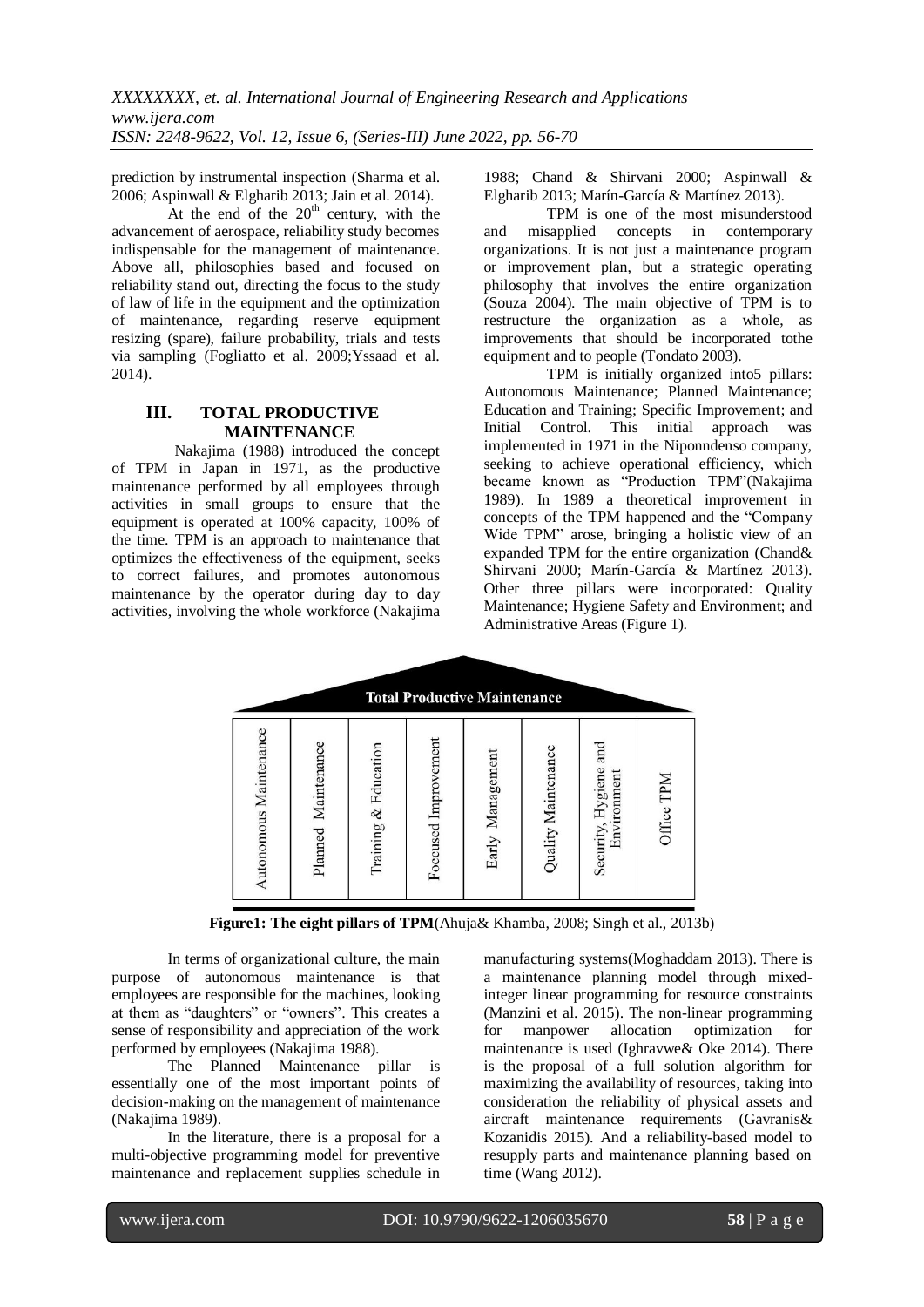The Education and Training pillar is one of the critical factors to a successful TPM program, being the basis for effectiveness in the other pillars, thus achieving the two main goals of TPM, zero failures and zero waste (Seng et al. 2005). The successful implementation is linked to the way people are managed and the culture proposed by TPM is asserted to the employees. This requires a long-term process with training and organizational education (Rodrigues & Hatakeyama 2006). TPM must be understood as a methodology for human initiative at the factory.

The Specific Improvement pillar is the process of restoration and cleaning of physical assets evaluated and monitored for maintenance. Also known as "Kobetzu Kaizen", the specific improvement is related to the maintenance plan necessary to bring the equipment to the "zero state" through quality tools, with OEE results of the equipment being monitored. The pillar is essential, especially for critical equipment. Used to remove the eight large losses that reduce the overall efficiency of the machine. Generally, it requires financial investments and management efforts directed at the focus equipment to increase its availability and delay the natural degeneration process, i.e., extending its useful life (Nakajima 1989; Xenos 2014).

The initial control pillar not only develops the project focused on the equipment, it also aims to implement a new project that contemplates the integration between man and machine, considering the environmental conditions and the production condition (Assis, 2010; Fogliatto et al., 2009; Xenos 2014).

Beside the 5 first pillars, there are other three pillars, the result of a more recent approach to TPM: Quality Maintenance; Safety, Hygiene and Environment; and TPM Office (administrative areas). The Quality Maintenance pillar (*HinshitsuHozen*) intends to operate in the elimination of losses linked to the equipment's quality, i.e., in its assertive performance, establishing conditions in the equipment that do not

TPM, as discussed above, does not have its implementing steps defined, since it is directed according to the application of its pillars. TPM is incorporated into the foundations of lean production and Total Quality, so the consolidation of the implementation will be achieved taking into consideration the implementations introduced (Chart

produce failures or defects in the final product. The second pillar is linked to machine safety conditions regarding human manipulation, as well as the emission of pollutants and all those concerns for environmental issues. Finally, in the  $21<sup>st</sup>$  century, along with the development of the Lean Office, TPM was advanced thinking of the administrative areas, through the adoption of the OEE focused on administrative matters (Ahuja & Khamba 2008; Prakas et al. 2012; Jain et al. 2014).

In the application of TPM policy, a feedback system is implemented, to mediate the evaluation of the system. This tool is called OEE (Overall Equipment Effectiveness). The OEE (Equation 1) is an indicator that evaluates the effectiveness of a certain manufacturing operation on a machine, which aids in the precise search of problematic areas of the processes, providing answers that can be used to implement improvements (Aspinwall & Elgharib 2013).

OEE = Availability X Performance X Quality Equation (1)

Availability is the productive useful time, compared to the time actually used, discounting the scheduled downtimes and lack of productive demand. The performance is linked to the cadence of the equipment and compares the theoretical cadence, scaled production output, with the actual cadence, the actual output the machine is able to operate. In turn, quality is linked to the production of conforming items, compared to all the produced item (Fernández & Márquez 2012).

The implementation of a TPM system must take into account its fundamental pillars (Nakajima 1988). However, the implementation process is not uniform. Numerous works of various authors present TPM implementation process in the clothing industrial environment. Chart 1 presents a summary of some works focused on TPM implementation.

# **Chart 1: TPM**

1) and the implementation methodology of Lean Six Sigma (Tenera & Pinto 2014). It goes through the following steps: (1) Definition, (2) Measurement, (3) Analysis, (4) Improvement and Development, and (5) Control. Thus, research consolidates TPM with the following steps: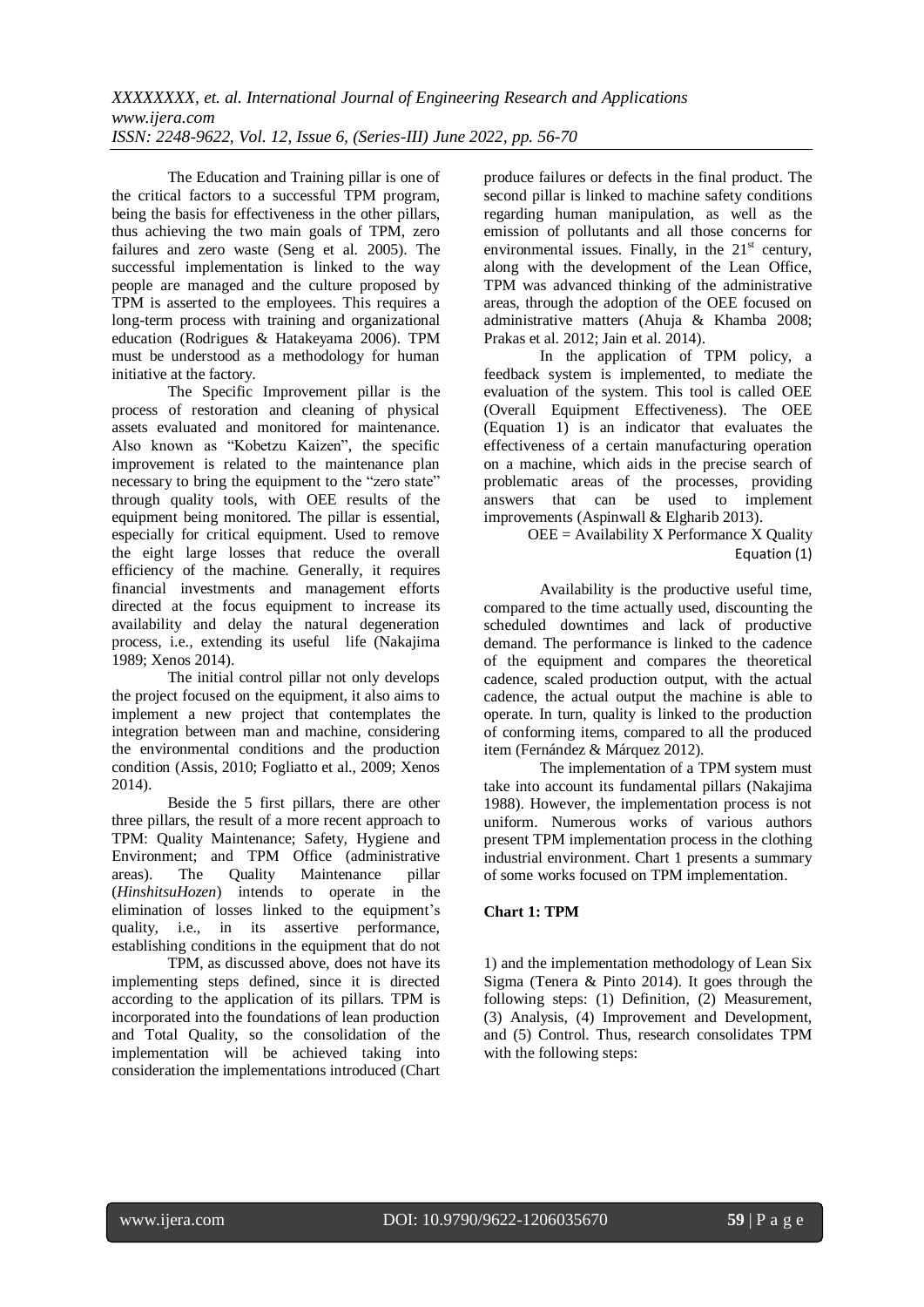

**Figure2: Consolidation of TPM implementation**

The first stage concerns the definitions inherent to the production process where it will be implemented, the team responsible for the implementation and the definition of the scope of the TPM Program project. In this first stage, we outline the objectives and the metrics selected for evaluating the program results. Key information that should be collected to develop TPM are defined and the implementation strategies of the pillars are established.

The second step is the measurement of key indicators. At this point, key indicators of maintenance performance are implemented, highlighting the OEE – the primary metric used by TPM. As observed inChart 1, some authors propose the measurement of the OEE in the laststeps of TPM deployment, believing that first program bases must be developed, and only then continued control metrics should be explored. However, most authors corroborate the implementation of the indicators in the early stages, as well as the process of implementing the Lean Six Sigma. The idea of implementing in the early stages makes sense, for it generates instant comparison of program

effectiveness, faced with the objectives planned and the initial pre-implementation condition.

The third step is the analysis and evaluation of the initial conditions. At this stage, the impacts of production losses are evaluated, through the evaluation and discrimination of the OEE of the equipment and each step of the production process being studied. With this, the priority pillars to be developed in the scope of the TPM program are defined. Guided by the eight fundamental pillars, the first action plan is drawn up to start the TPM implementation process.

The fourth step of improvement is the implementation process of the program itself. Based on the pillars and the implementing process studied, key points were highlighted: the construction of a planned maintenance plan, the education program and ongoing training and numerous Kaizen being performed (5S, autonomous maintenance, SMED, Poka-Yoke, etc.).

The program should start with the two fundamental pillars: the first being the planned maintenance, which outlines the actions of the maintenance function, and the second pillar being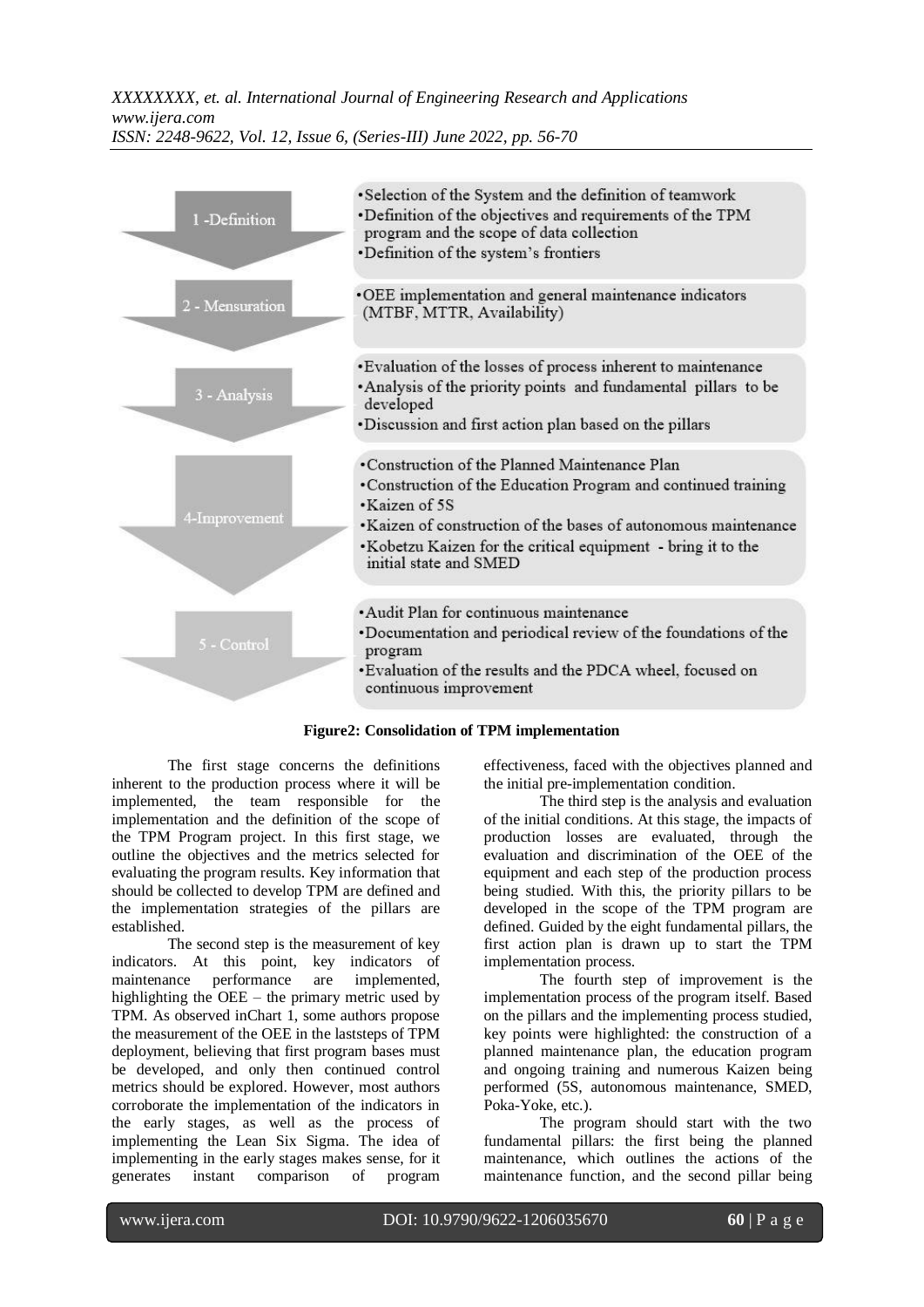that of education and training, which is the heart of the program: participation and creation of an organizational culture that will subsidize implementation of TPM, which is an organic system focused on action and human performance and continuous evolution.

Still in the context of implementation, the Gemba Kaizen are developed and applied. It is known that in any Lean Manufacturing program, the first step of implementation is the construction of a 5S program, which lays the foundation for the following steps. Then, the studied implementations point out to the development of the autonomous maintenance plan, which is closely linked to the education and training program; employees need to be trained and educated in decision-making and to perform simple maintenance operations on the equipment. The following steps are the introduction of the SMED, to reduce setup time and increase the availability of the equipment and of the Poka-Yoke, to increase the compliance of the produced items, thus reducing scrap rates and rework production rates.

Finally, the last step is centered on control. At this stage, indicators and metrics are consolidated and evaluated, as well an internal plan of program audit is developed. It is at this point that one of the most important actions should be established: the process of documentation and registration of the implementation that, alongside the continuous improvement plan, should periodically be reviewed.

# **IV. MAINTENANCE CENTERED ON RELIABILITY**

Since the end of World War II, the United States has dominated two points in the industrial development: (1) technological innovation, which created needs in the consumer market; and (2) production volume, due to the consolidation of the North American industry in world markets. In this sense, since the 1960s, quality management and operational efficiency have gained prominence in the search for industrial systems, either to increase the availability of physical assets or to increase the productivity of production lines and cells (Lazzaroni 2011).

The aerospace industry developed significantly during the Cold War, and even in the

1960s, began studying components to determine the rate of equipment failure in the aircraft industry. We can call it a prelude to the RCM system (Smith & Hawkins 2004).

The RCM maintenance system is defined as a process used to determine what should be done to ensure that any physical item is able to continue performing the functions required by its users in its present operating context (Moubray& Network 1997; Carretero, Pérez, García-Carballeira, et al. 2003; Smith & Hinchcliffe 2003).

Therefore, it is necessary to answer the seven basic questions of an item under review: (1) What are the functions and performance standards of the items in their present operating context? (2) How do they fail to fulfill their functions? (3) What are the causes of each functional failure? (4) What happens when each failure occurs? (5) What are the consequences of each failure? (6) What can be done to predict or prevent each failure? (7) What should be done if there is no appropriate preventive task?(Mendes & Ribeiro 2011; Smith & Mobley 2011).

RCM is known as "reliable from its design", an approach based and focused on reliability. The program aims to achieve security and reliability inherent to the ability of the equipment at a minimum cost. The fundamental objective of the RCM is to allow the equipment the opportunity to achieve the highest level of reliability consistent with safety, the environment and the operational goals, favoring profit for the organization (Manzini et al. 2015).

This is achieved by addressing the root causes of system failures, reducing them or predicting its failure modes. The main objective of RCM is to establish a systematic process of analysis that would allow maintenance tasks of any physical item to be defined, aiming to ensure reliability and operational safety at the lowest possible cost. In other words, preserve the system functions, identify failure modes, determine the importance of failures and select planned maintenance activities that are more effective and applicable (Smith & Hinchcliffe 2003; Igba et al. 2013).

To establish these objectives, the author proposes the application of seven steps, as illustrated in Figure 2: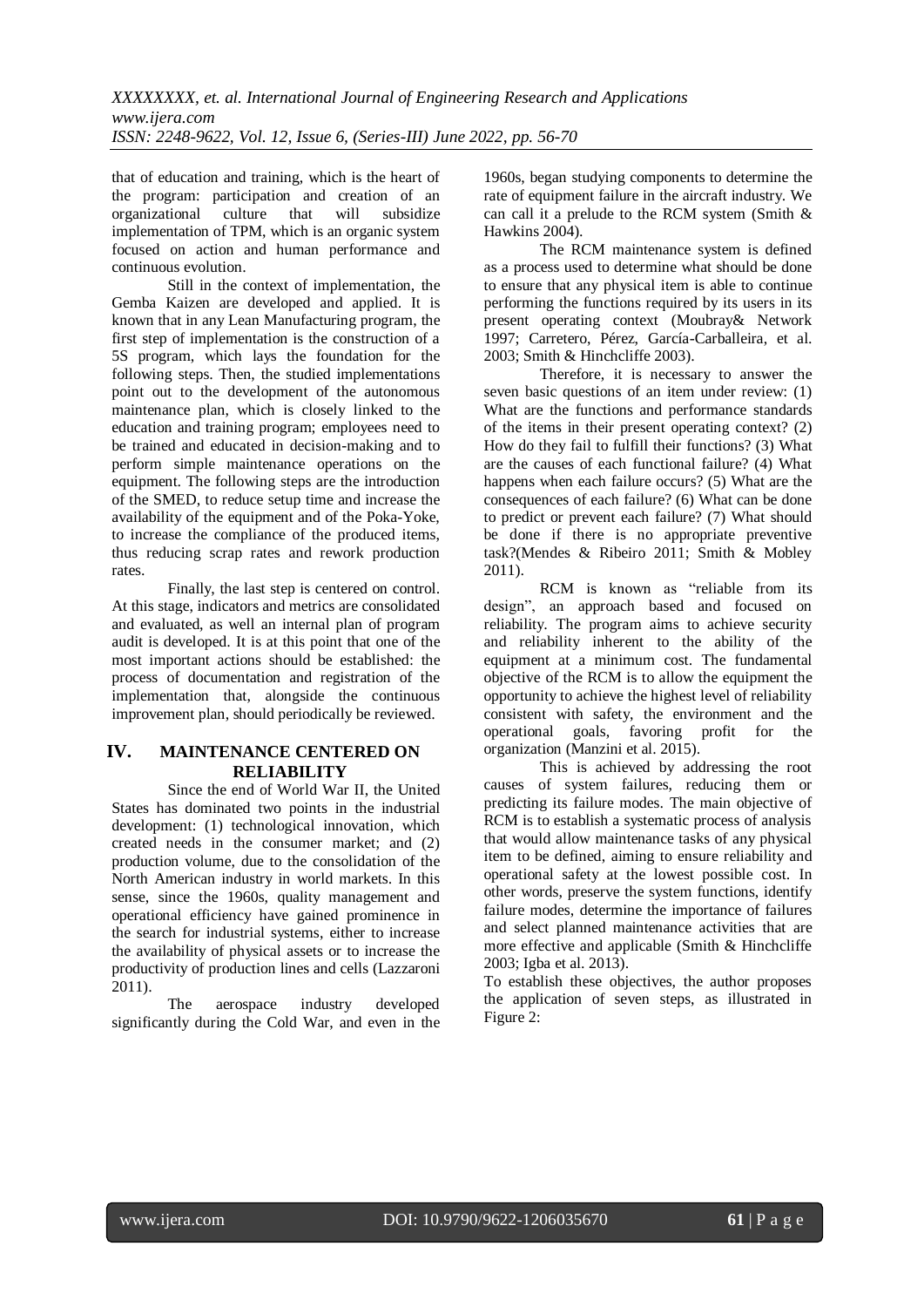*XXXXXXXX, et. al. International Journal of Engineering Research and Applications www.ijera.com*



*ISSN: 2248-9622, Vol. 12, Issue 6, (Series-III) June 2022, pp. 56-70*

**Figure3: Stages of RCM implementation**

RCM operates in various dimensions of industrial management, especially regarding cost reduction during the life cycle of the equipment. This system acts directly on the study and evaluation of the modes of equipment failure, of capability, i.e., working regularly with minimal intervention, and in the prediction and study of failures regarding reliability. Maintenance seeks to ensure product quality through efficiency and proper equipment operation. To ensure the desired quality, reliability and maintenance engineering have processes and ways to ensure it, under certain levels of reliability, through the perception of the life cycle stage where each equipment finds itself in (Lazzaroni 2011; Heo et al. 2014).

The basic tools used in the RCM with the context of industrial maintenance are interrelated. We start with the initial analysis of the physical asset lifecycle. The reliability engineering, the human factor, the FMEA application and the related logistical support intend to ensure the desired quality for the asset. Each area in turn has specific techniques and procedures to act in economic and effective maintenance (Alebrant Mendes & Duarte Ribeiro 2014).

The FMEA (*Failure Mode and Effects Analysis*) is a method for analyzing potential reliability problems in the development cycle of the project, making it easier to take measures to overcome these issues, thus revaluing the reliabilities through design (Ebrahimipour et al. 2010). It is a technique that aims to: (I) recognize and evaluate potential failures that may appear in a product or process; (II) identify actions that could eliminate or reduce the chance of occurrence of these failures; and (III) document the study and create a technical reference point of procedures and

best practices (Fogliatto et al. 2009). Among the advantages of using FMEA, the aid in identifying the parameters to be controlled to reduce or detect failures stands out, as well as the help in prioritizing the potential failure modes and objective evaluation of alternatives, and the structure of the documentation work to establish a theoretical and technical framework (Arabian-Hoseynabadi et al. 2010).The FMECA is a variation of the original FMEA and takes into consideration the risk analysis through probability and stochastic scenarios (Yssaad et al. 2014). The FMECA is currently called Military Standard MIL-STD-1629A and had its beginnings in the automotive industry, during the 1970s.The FMECA has a critical analysis phase that uses reliability study, leaving the traditional FMEA with a more quantitative approach (Trafialek & Kolanowski 2014; Mkrtchyan et al. 2015).

Therefore, the RCM serves as a guideline to identify maintenance activities with their respective frequencies, supporting the most important elements of the environment under consideration. This system is not a mathematical formula, its success is based on a functional analysis and the evaluation of particular operating scenarios performed by a review team, their efforts allowing the generation of a flexible maintenance management system, adapted to the actual maintenance needs of the organization (Smith et al., 2003).

The implementation of a RCM system provides implementation steps consolidated by philosophy. However, the implementation process is not uniform. Numerous articles by various authors show the RCM implementation process in industrial environments.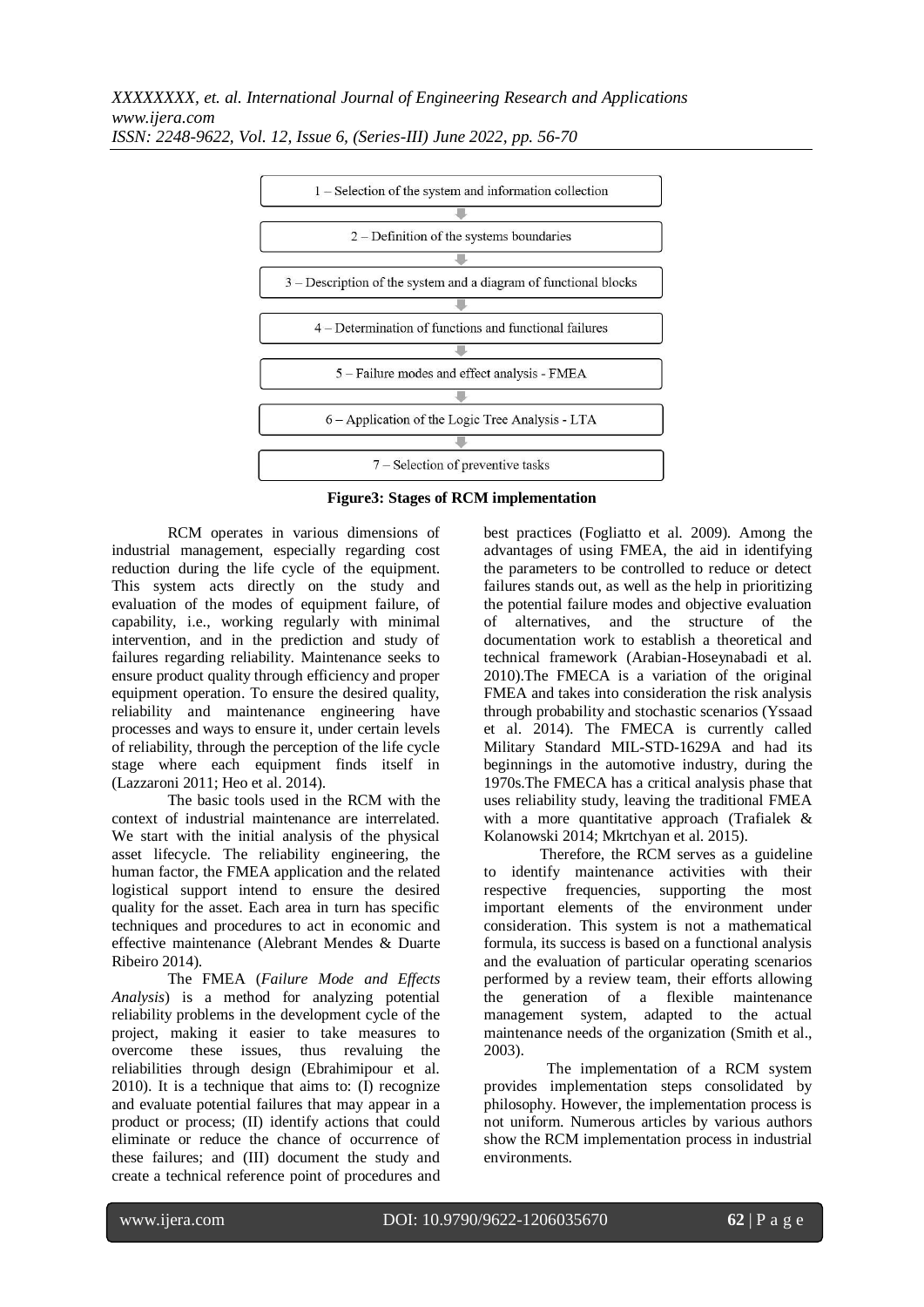#### **Chart 2: RCM implementation**

RCM is a system that has a better-defined scope of implementation, despite the variations recorded in Chart 2. The actions were divided into

four main steps: (1) Definition; (2) Diagnosis and Analysis; (3) Implementation; and (4) Control and Evaluation.



**Figure4: Consolidation of the RCM implementation process**

The definition step includes system selection and definition of requirements, i.e., we define the project scope, the main guidelines and the definition of the implementation team. The definition of requirements ranges from the allocation of employees to the investment required for the implementation of the RCM.

The second step is inherent to diagnosis and analysis. The RCM allows for a consistent focus directed to this macro step. RCM is designed based on the diagnoses obtained from information and operational data collection. The step includes the assessment of the critical points, the reliability analysis, has terms of key indicators such as MTBF, MTTR, Reliability, Probability of Failure, Risk Function and Availability (A). In it, we apply the FMEA, which will provide the necessary foundation for the selection of critical activities and of priority equipment during its implementation.

In the third step, the maintenance plan is defined and implemented, taking into consideration the items that require preventive, predictive and/or corrective maintenance. Also a part of this is the inventory of spare materials, productive rearrangements for redundancy to improve system reliability and allocation of manpowernecessary for putting into practice the maintenance plan.

Finally, the last step, control and evaluation, we assess the implementation of the system and the indicators chosen. We also have the development of a continuous improvement plan for reassessing the indicators goals.

#### **V. CRITICS TO TPM AND RCM 5.1. Analysis on TPM**

The main characteristic of a TPM program is being organic, i.e., based on human iteration and the continued development of the system, through continuous improvement proposed by the lean idea.Rodrigues et al. (2006) have argued that the main reasons for failing to implementa program of this nature are directly linked to the performance and commitment of those involved in the implementation and maintenance of the TPM program. Nakajima (1988), the father of TPM, continuously emphasizes the need for the commitment of all the company's employees to the success of the program. Thus, the Education & Training pillar transposes the importance of others, gaining a structural and decisive connotation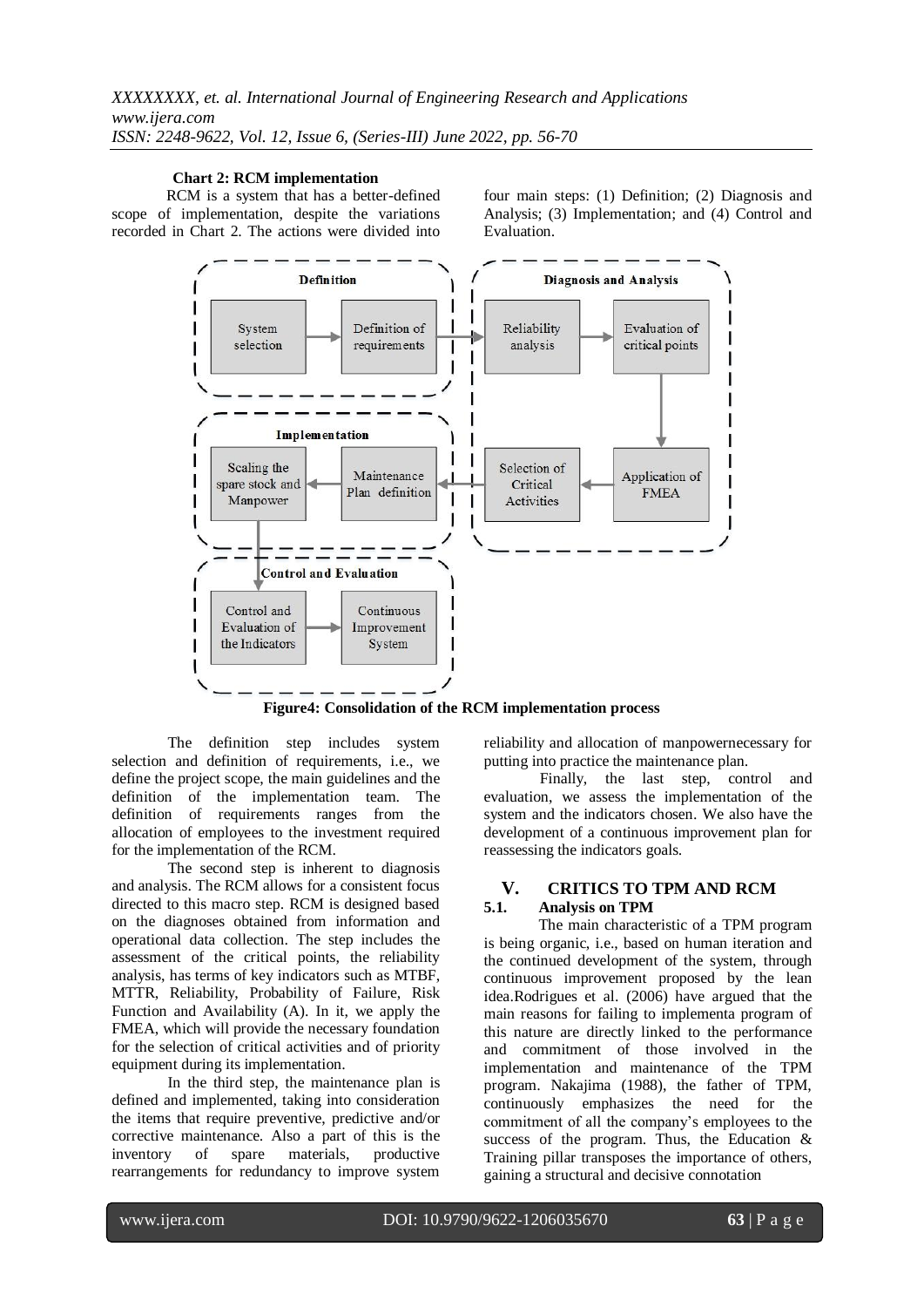In this sense, the TPM is people-oriented, and not focused on processes, it is a system that incorporates the fundamental principles of the lean production: involvement of people and focus on eliminating waste. For this reason, it may oftentimes neglect the processes, the need for technique and observation of how to put into practice what each pillar proposes.

Concerning the planned maintenance pillar, TPM stresses the importance of planning, but does not delve further into fundamental questions:

1. Which equipment should undergo preventive maintenance?

2. How often should planned interventions occur?

3. What are the goals of the Planned Maintenance pillar?

4. What are the gains when there is no planning?

The answer to these questions goes beyond the borders of TPM itself, and its decision and determination is often in the hands of program managers, based on their history and knowledge of the process itself. The lack of a more robust quantitative framework, in the scope of the program itself, can lead to decisions that are based on empiricism, rather than the methods, more robust models and techniques for the ascertainment.

Another point observed is linked to the specialized continuous improvement pillar (KobetzuKaizen), which, in the context of the lean production, means that the equipment can be cyclically renewed, without the continued need for replacement. This approach is very coherent, because it focuses on the actual need for the acquisition of assets, "do I really need this new equipment", "recovering what I already have is not more advantageous than purchasing a new one?". Oftentimes, the more consistent decisions are geared to the recovery and improvement of an asset, which underlies this pillar. However, as shown in Chapter 2, all equipment hasanusefullife that often follows the model of the Bathtub Curve.

These principles should take into account that all equipment has anuseful life, as well as a phase of natural degeneration. The specific improvement pillar is fundamental for monitoring, and also expanding this usefullife. Degeneration, though, is inevitable, and only with the use of quantitative methods inherent to the failure rate, it is possible to measure and evaluate the possibility of exchange, whereas, obviously, economic aspects and the probability of failure of these assets are taken into consideration.

Regarding performance indicators, the TPM focuses its assessment on the OEE asa fundamental metric. It is a complete and relevant indicator, but it does not take into account issues related to financial aspects, failure rate, probability of failure and maintainability.

## **5.2. RCM analysis**

RCM is a program that initially, even though it proposes a look into reliability, only touches the techniques and quantitative methods inherent to reliability engineering. From the mid-1990s,it started gaining a more quantitative connotation in terms of analysis and definition of requirements. It is a program targeted and focused in the process and behavior of equipment during its law of life.

RCM is much more a management system than an operational one, for it focuses on the process, is less directed people than the TPM. It has a clear strategy of top-down, in which management defines the requirements and procedures to guide and implement the operation. It requires specialized and skilled labor regarding reliability engineering, statistical process control and operations management. The accuracy, rigor within the limits of control, programming, and continued monitoring come from the industry in whichthe system was born:the aerospace industry.

Since it targets process, employee appreciation, mainly the operational ones, may be left on a secondary level of importance, which may negatively affect the successful implementation of RCM. An opportunity of inclusion may occur in the implementation of the FMEA, one of the fundamental steps of RCM, but the scores and evaluations are usually performed by the managers responsible for the area.

One of the main criticisms of RCM is, thus, that it is an excellent system to control the maintenance function, but has gaps in the process of improvements geared to the production process.

# **VI. Comparative Analysis between TPM and RCM**

With the critical analysis, it becomes clear that the focus and the center of the two systems studied are distinct.Figure 3 summarizes the key differences between the two classical approaches to industrial maintenance management.

For comparison,we defined some aspects to be analyzed about the TPM and the RCM: school, origin, fundamental focus, implementation strategy, team building process, central method of application, work approach, system organization, fundamental objective and primary metric.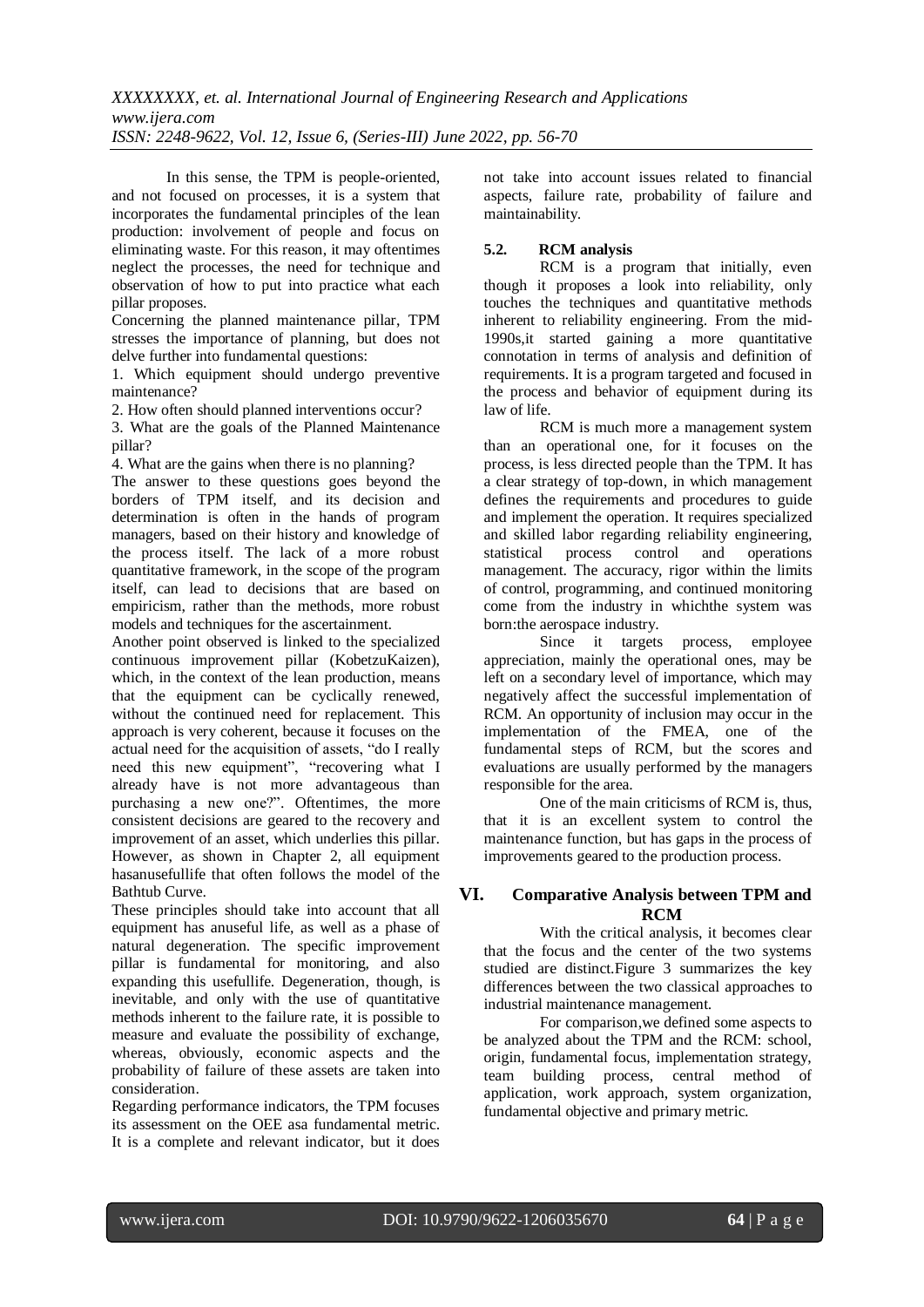*XXXXXXXX, et. al. International Journal of Engineering Research and Applications www.ijera.com*



*ISSN: 2248-9622, Vol. 12, Issue 6, (Series-III) June 2022, pp. 56-70*

#### **6.1. School and Origin**

Regarding school, it is the industry in which the maintenance management systems were born. It is important to contextualize the school to understand the foundations, objectives and intrinsic characteristics. The RCM comes from the North-American industry while TPM has its origin in the Japanese industry.

The North-American industry initially developed along the industrial revolution, based in Fordism, Taylorism and the portfolio changed brought by General Motors. This is a school that values specialization of activities and optimization of the production system,using new technologies. These characteristics are present in the development of RCM.

More specifically, RCM has its origin in the aerospace industry, which has as one of its main characteristics the use of cutting-edge technology and intolerance of failure. From the 1950s and 1960s, this industry, in the context of the aerospace race during the Cold War, begins to develop techniques and procedures aimed to mitigate failures and raise the levels of reliability of processes and equipment on never before achieved levels. The reliability engineering is developed with techniques and mathematical models, leaving the context of the war and entering the industry.

On the other hand, the Japanese industry, with further development in the Post-World War II, has other peculiarities brought on by the Toyotist model, such as the elimination of waste and development of human resource. In this theoretical framework, we have the birth of the TPM.

The Toyota Production System acts on waste elimination and, in its context, the Total Quality and TPM also addresses this elimination. The TPM, sectioned into pillars, seeks failures, its causes and continued improvement.

#### **6.2. Fundamental focus**

The Total Productive Maintenance, coming from the concepts and fundamentals of the Toyota Production System, has a broad appreciation of the human role in manufacturing processes. It understands that a factory is a living organism, and that the performance of its employees is the key to it being successful or not in achieving its objectives. The Fundamental Focus is on people, since waste is basically caused by human decisions and the perpetuation of good practice only occurs with a change in the organizational culture.

Understanding where RCM comes from and its commitment to the development of techniques and the adoption of technologies, it is consistent that its targets is more focused on processes. The technique is more important than the implementing agent. Human action is part of a puzzle, where the actions are well defined by the specialization of labor and the determination of what is standard work. The system understands that actions must be rational and, therefore, performed as specified, without deviations. Since man is susceptible to error, by their innate condition, there is a tendency of constant industrial automation in environments guided by RCM, a system intolerant to deviations.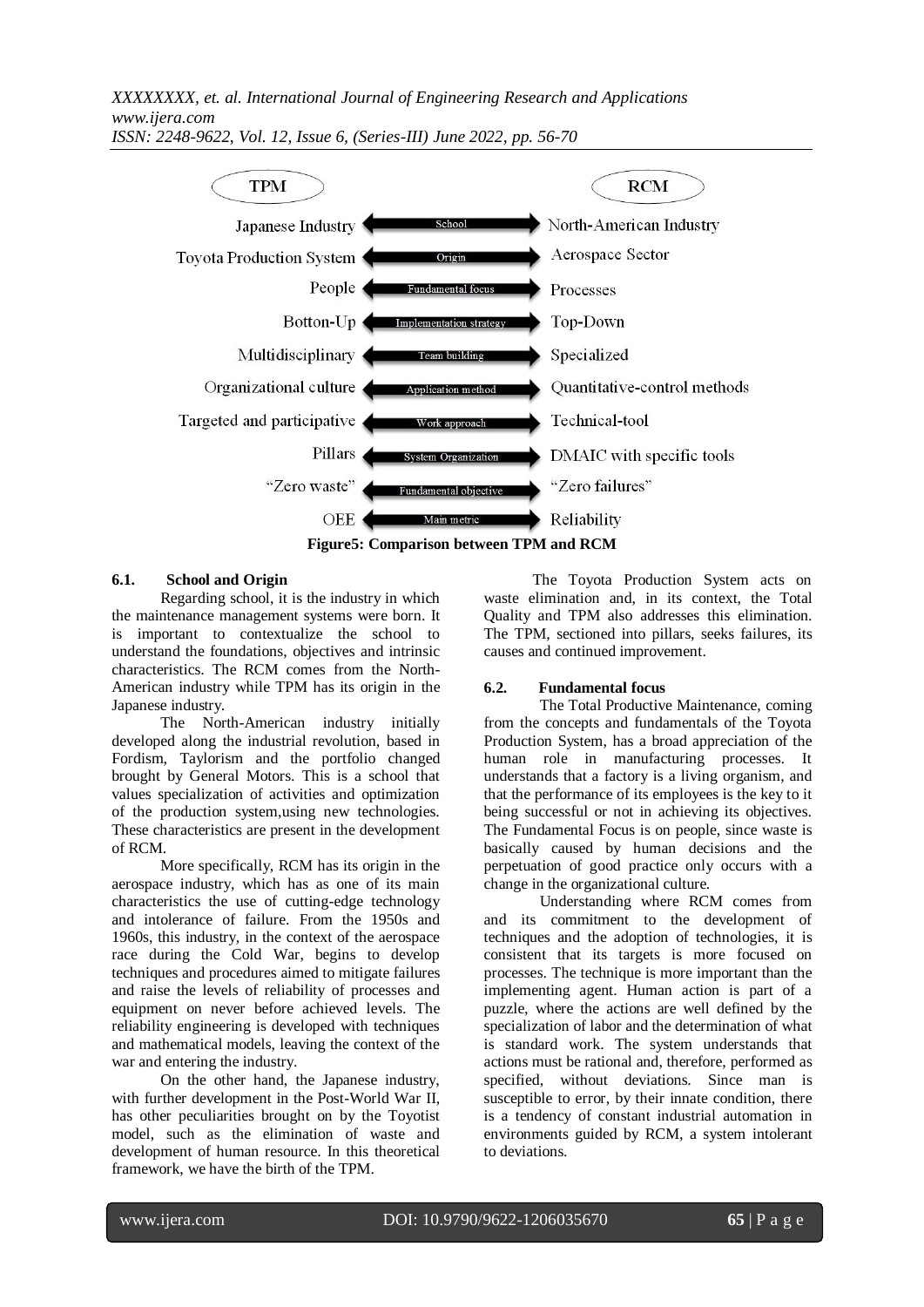#### **6.3. Implementation Strategy and team building**

The TPM implementation strategy is the bottom-up type, building a multidisciplinary team. In this strategy, we comprehend that the floor-tofactory operators, for experiencingit in their daily lives, are better equipped to understand the main demands and improvements for the sector. It is a participatory strategy and takes into consideration the experience of the multidisciplinary team for making decisionsregarding objectives, activities and goals to be drawn.

RCM, however, by focusing on the process, has its process of building specialized teams. The most relevant for the project are those who best understand the process. Thus, this team makes decisions that all on lower levels should act on, so this is, therefore, a top-down strategy.

#### **6.4. Application method, work approach and system organization**

RCM values the use of quantitative methods and control measures in the decisionmaking process. These tend to be Cartesian, through the solutions identified by the methods. The approach to work is so technical and tool oriented, with the adoption of tools and techniques in the improvement tasks of maintenance management.

TPM, on the other hand, by emphasizing the human factor of work, believes that there should be a change in the organizational culture to achieve its goals, with a working approach based on its fundamental pillars. The education and training pillar is also cross-cut to all others. Education is directly linked to culture, which should be directed to its fundamental principles and dogmas.

TPM is people-oriented, while RCM focuses on the process. While TPM plays more on the philosophical field, regarding the generation of an organizational culture, RCM sets its focus on technique and support for decision-making tools.

We note that RCM and TPM implementation process follows the same logic and organized perspective, with the following macro steps: (1) definition of the system, the team and the project scope; (2) information collection and analysis; (3) implementation; (4) monitoring and control focused on data review and continuous improvement. This organization is also compliant with the classical PDCA Cycle and the DMAIC Cycle models.

The need to plan is treated as a critical point in RCM and TPM implementation. While RCM translates this as a preventive maintenance plan supported by the FMEA developed, TPM uses the planned maintenance pillaras an attack point for lack of planning. TPM is, thus, widely criticized for

making the equipment to have preventive maintenance, while RCM takes into account the risk and costs associated to decide the most consistent model is preventive or corrective maintenance; both are consideredplanned maintenance, even though they are both corrective.

## **6.5. Fundamental objective and metric**

We would like to emphasize that the basic objectives, although targeting different points, converge. While the TPM focuses on eliminating waste, especially those that impact on the OEE. RCM focuses on the elimination of failure, by reducing the probability of asset failure, which reduces thus the associated risk.

OEE is the main indicator used in TPM, it isa global mode that assesses the impact of the waste generated by the maintenance activities. In RCM, reliability engineering and its indicators are the main guide for the effectiveness of work in the maintenance function.

# **VII. CONCLUSION**

This article depicts two maintenance management systems established by the industry and the literature, TPM and RCM. They come from different and competing schools. While TPM comes from Total Quality and the Japanese lean production, RCM comes from the USaerospace industry. Both have been consolidated in literature over the past three decades. However, an analysis concerning the implementation process of each and the implementation between them is the contribution of this research.

We defined matching points between TPM and RCM, surrounding the core objectives and the search for optimizing the maintenance function. We found that the implementation structure in both cases was guided directly or indirectly by the PDCA cycle and the planning phase has a key role in a successful implementation.

We also studied the shortcomings of the two maintenance management models. Since they have different guidelines – TPM focuses on employees and RCM on process – the gaps appeared naturally. There are many different aspects of the models, but some observed are conflicting: the divergence in strategy and team building. Having a top-downimplementation strategy, focused on expertise and leadership skills of those chosen to manage the project, which is the case of RCM. On the other hand, TPM leans on a qualified and multidisciplinary team, with members of different hierarchical levels. It uses a bottom-up strategy, as part of one of the maxims of the lean production, which states that "no one knows the process and needs better than the operator himself" .By focusing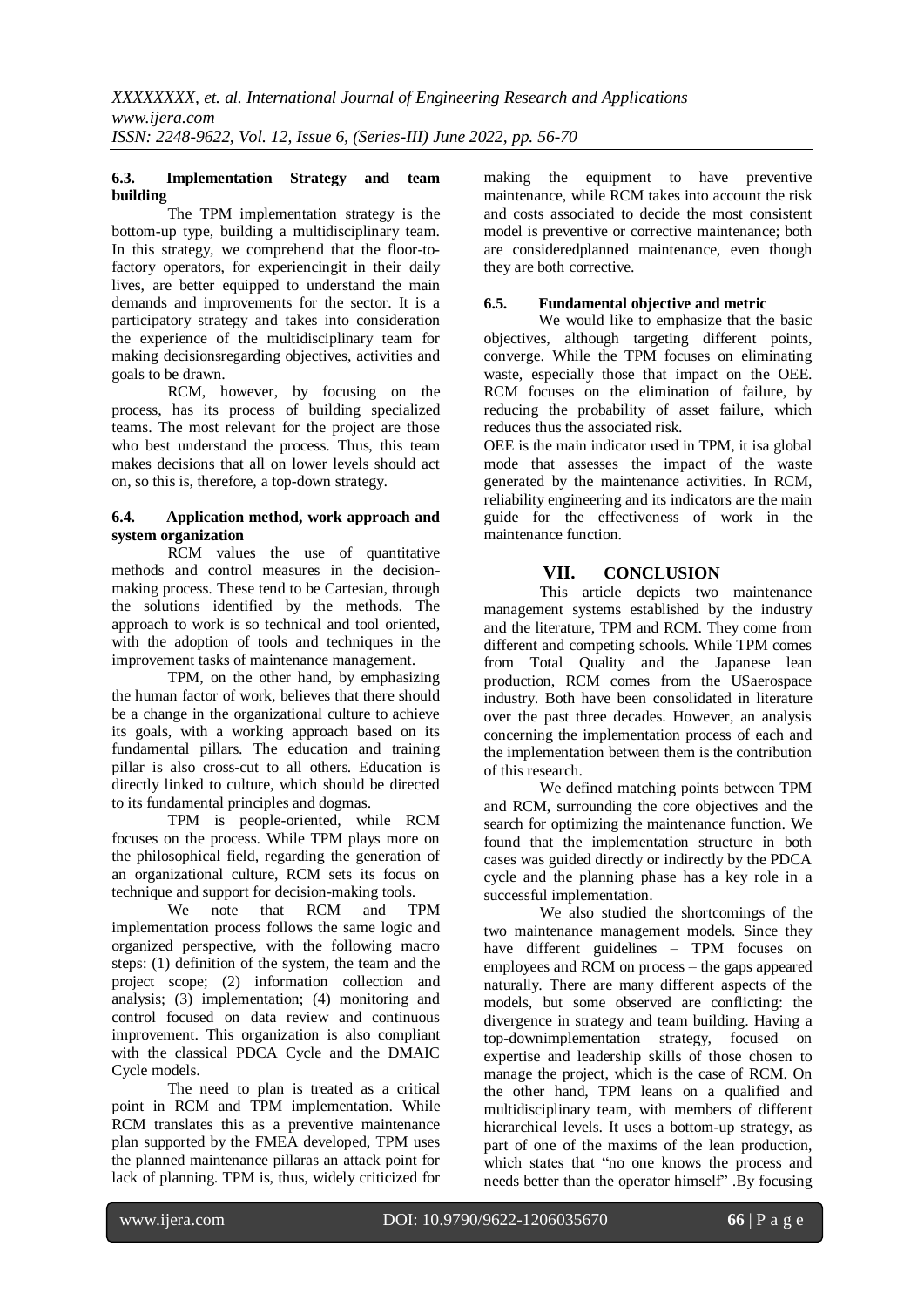the maintenance program on the process, RCM may neglect the continued participation of those involved, which may jeopardize the health of the program, long-term.

A contribution that touches the main objective was the creation of the implementation framework of TPM and RCM. This occurs because the systems are not implemented in a linear and uniform fashion, so within academic research, it is an important contribution to gather and analyze the literature for the implementation process of TPM and RCM.

One of the main difficulties since these are competing models of maintenance management, was the comparative analysis between the two. We cannot claim that one is better than the other. We can, however, list possibilities for hybrid implementations that address both systems. The first salient point to achieve a consistent comparison is placing the two systems in equal foot during the analysis. Next, we dive deeper into the theoretical characteristics that support TPM and RCM. Lastly, we are able to perform a holistic comparison of the systems.

For new studies, we suggest going deeper into the relationship between TPM and RCM to seek an integration of the two systems. We understand that the challenge of continuous improvement of the production systems seeking to provide increased competitiveness is a growing reality. The use of RCM and TPM policies must be increasingly integrated in order to use what each has the best to offer (best practices, procedures and techniques), without prejudice or conflict of approaches.

#### **REFERENCES**

- [1]. Ahuja, I.P.S. & Khamba, J.S., 2008. Strategies and success factors for overcoming challenges in TPM implementation in Indian manufacturing industry. *Journal of Quality in Maintenance Engineering Iss Journal of Quality in Maintenance Engineering*  International Journal of Quality & amp; *Reliability Management*, 14(7), pp.356–374. Available at: at: http://dx.doi.org/10.1108/1355251081090996 6.
- [2]. Alebrant Mendes, A. & Duarte Ribeiro, J.L., 2014. Establishment of a maintenance plan based on quantitative analysis in the context of RCM in a JIT production scenario. *Reliability Engineering and System Safety*, 127, pp.21–29. Available at: http://dx.doi.org/10.1016/j.ress.2014.03.004.
- [3]. Alsyouf, I., 2009. Maintenance practices in Swedish industries: Survey results. *International Journal of Production*

*Economics*, 121(1), pp.212–223. Available at: http://www.sciencedirect.com/science/article/ pii/S0925527309001595 [Accessed April 20, 2015].

- [4]. Arabian-Hoseynabadi, H., Oraee, H. & Tavner, P.J., 2010. Failure Modes and Effects Analysis (FMEA) for wind turbines. *International Journal of Electrical Power & Energy Systems*, 32(7), pp.817–824. Available http://www.sciencedirect.com/science/article/ pii/S0142061510000281 [Accessed April 22, 2015].
- [5]. Aspinwall, E. & Elgharib, M., 2013. TPM implementation in large and medium size organisations. *Journal of Manufacturing Technology Management*, 24(5), pp.688–710. Available at: http://www.emeraldinsight.com/10.1108/174 10381311327972.
- [6]. Assis, R., 2010. *Apoio à decisão em Manutenção na Gestão de Activos Físicos*, Lisboa: Lidel.
- [7]. Bakri, A.H. et al., 2012. Boosting Lean Production via TPM. *Procedia - Social and Behavioral Sciences*, 65, pp.485–491. Available at: at: http://www.sciencedirect.com/science/article/ pii/S1877042812051385 [Accessed January 28, 2015].
- [8]. Carretero, J., Pérez, J.M., García-Carballeira, F., et al., 2003. Applying RCM in large scale systems: A case study with railway networks. *Reliability Engineering and System Safety*, 82(3), pp.257–273.
- [9]. Carretero, J., Pérez, J.M., García-Carballeira, F., et al., 2003. Applying RCM in large scale systems: a case study with railway networks. *Reliability Engineering & System Safety*, 82(3), pp.257–273. Available at: http://www.sciencedirect.com/science/article/ pii/S0951832003001674 [Accessed January 29, 2015].
- [10]. Chand, G. & Shirvani, B., 2000. Implementation of TPM in cellular manufacture. *Journal of Materials Processing Technology*, 103(1), pp.149–154.
- [11]. Cheng, Z. et al., 2008. A framework for intelligent reliability centered maintenance analysis. *Reliability Engineering & System Safety*, 93(6), pp.806–814. Available at: http://www.sciencedirect.com/science/article/ pii/S0951832007001287 [Accessed April 28, 2015].
- [12]. Fernández, J. & Márquez, A., 2012. *Maintenance Management in Network Utilities*, Available at: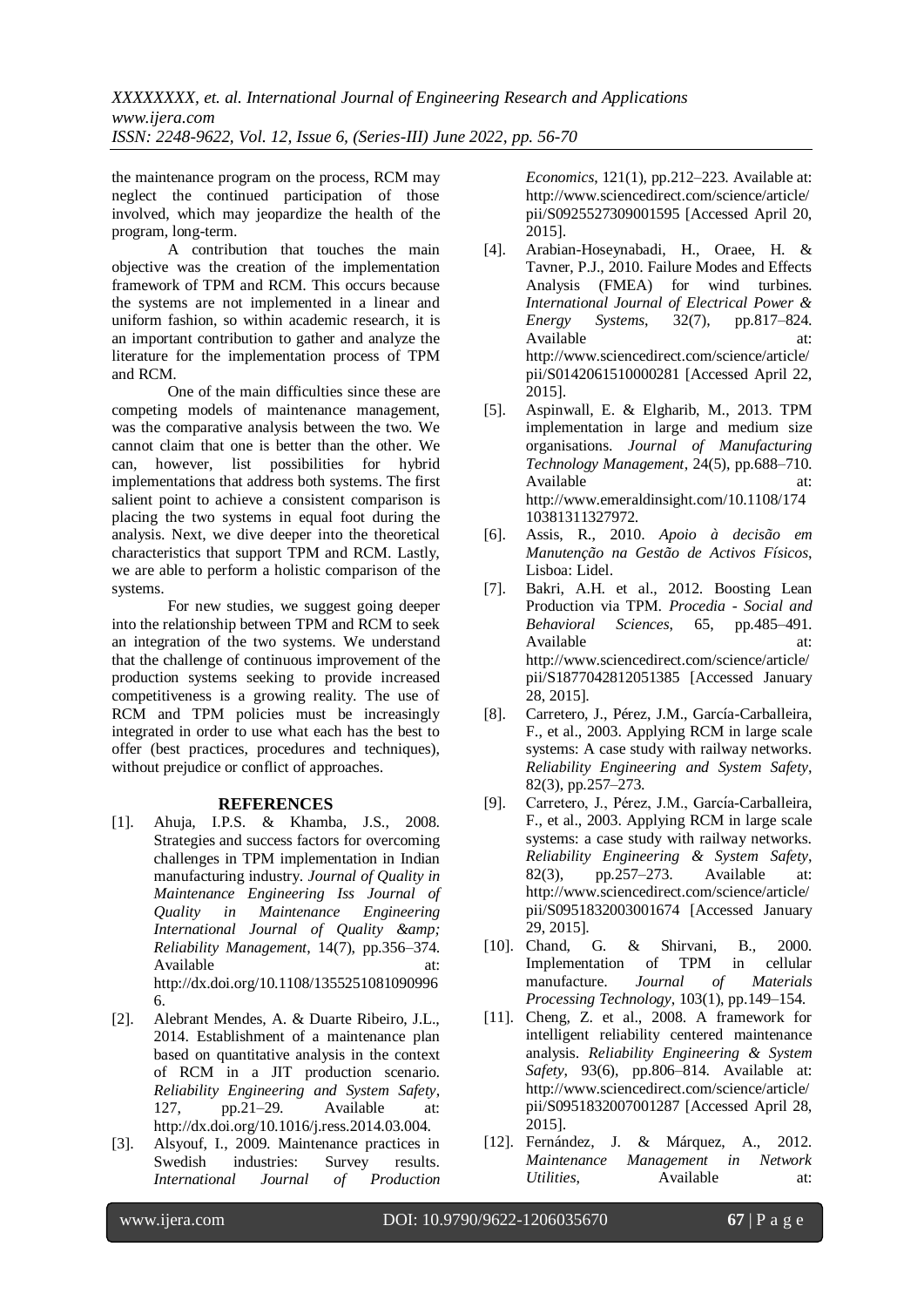http://link.springer.com/content/pdf/10.1007/ 978-1-4471-2757-4.pdf.

- [13]. Fogliatto, F.S. & Ribeiro, J.L.D., 2009. *Confiabilidade e Manutenção Industrial*, Rio de janeiro: Elsevier Editora.
- [14]. Gavranis, A. & Kozanidis, G., 2015. An exact solution algorithm for maximizing the fleet availability of a unit of aircraft subject to flight and maintenance requirements. *European Journal of Operational Research*, 242(2), pp.631–643. Available at: http://www.sciencedirect.com/science/article/ pii/S0377221714008376 [Accessed June 22, 2015].
- [15]. Heo, J.H., Kim, M.K. & Lyu, J.K., 2014. Implementation of Reliability-Centered Maintenance for transmission components using Particle Swarm Optimization. *International Journal of Electrical Power and Energy Systems*, 55, pp.238–245. Available at: http://dx.doi.org/10.1016/j.ijepes.2013.09.005
- . [16]. Igba, J. et al., 2013. A Systems Approach Towards Reliability-Centred Maintenance (RCM) of Wind Turbines. *Procedia Computer Science*, 16, pp.814–823. Available at: http://www.sciencedirect.com/science/article/

pii/S1877050913000860.

- [17]. Ighravwe, D.E. & Oke, S.A., 2014. A nonzero integer non-linear programming model for maintenance workforce sizing. *International Journal of Production Economics*, 150, pp.204–214. Available at: http://www.sciencedirect.com/science/article/ pii/S0925527314000061 [Accessed June 22, 2015].
- [18]. Jain, A. et al., 2014. Total productive maintenance (TPM) implementation practice: A literature review and directions. *International Journal of Lean Six Sigma Iss International Journal of Quality & amp*; *Reliability Management Iss Journal of Quality in Maintenance Engineering*, 5(1), pp.293–323. Available at: http://dx.doi.org/10.1108/IJLSS-06-2013- 0032.
- [19]. Jain Rajbir Bhatti Harwinder Singh, A.S. et al., 2015. OEE enhancement in SMEs through mobile maintenance: a TPM concept OEE enhancement in SMEs through mobile maintenance: a TPM concept. *International Journal of Quality & Reliability Management International Journal of Quality & Reliability Management Iss International Journal of Quality & Reliability*

*Management Industrial Management &amp Data Systems*, 32(2), pp.503–516. Available at: http://dx.doi.org/10.1108/IJQRM-05- 2013-0088.

- [20]. Kelly, A., 2006. *Plant Maintenance Management Set*, Elsevier. Available at: http://www.sciencedirect.com/science/article/ pii/B9780750669955500308 [Accessed April 28, 2015].
- [21]. Lazzaroni, M., 2011. *Reliability engineering: basic concepts and applications in ICT*,
- [22]. Manzini, R. et al., 2015. The scheduling of maintenance. A resource-constraints mixed integer linear programming model. *Computers & Industrial Engineering*. Available at: http://www.sciencedirect.com/science/article/ pii/S036083521500265X [Accessed June 18, 2015].
- [23]. Marín-García, J. a. & Martínez, R.M., 2013. Barreras y facilitadores de la implantación del TPM. *Intangible Capital*, 9(3), pp.823–853.
- [24]. Márquez, a C., 2007. *The maintenance management framework: models and methods for complex systems maintenance*, Available at: http://scholar.google.com/scholar?hl=en&btn G=Search&q=intitle:The+Maintenance+Man agement+Framework+Models+and+Methods +for+Complex+Systems+Maintenance#0.
- [25]. Mason, S.E., Nicolay, C.R. & Darzi, A., 2015. The use of Lean and Six Sigma methodologies in surgery: a systematic review. *The surgeon : journal of the Royal Colleges of Surgeons of Edinburgh and Ireland*, 13(2), pp.91–100. Available at: http://www.sciencedirect.com/science/article/ pii/S1479666X14001024 [Accessed June 15, 2015].
- [26]. McCarthy, D. & Rich, N., 2015. *Lean TPM*, Elsevier. Available at: http://www.sciencedirect.com/science/article/ pii/B9780081000908000021 [Accessed May 27, 2015].
- [27]. Mendes, A.A. & Ribeiro, J.L.D., 2011. Um estudo do suporte quantitativo necessário para a operacionalização da MCC. *Produção*, 21(4), pp.583–593.
- [28]. Mkandawire, B.O., Ijumba, N. & Saha, A., 2015. Transformer risk modelling by stochastic augmentation of reliability-centred maintenance. *Electric Power Systems Research*, 119, pp.471–477. Available at: http://www.sciencedirect.com/science/article/ pii/S0378779614004040 [Accessed April 28, 2015].
- [29]. Mkrtchyan, L., Podofillini, L. & Dang, V.N.,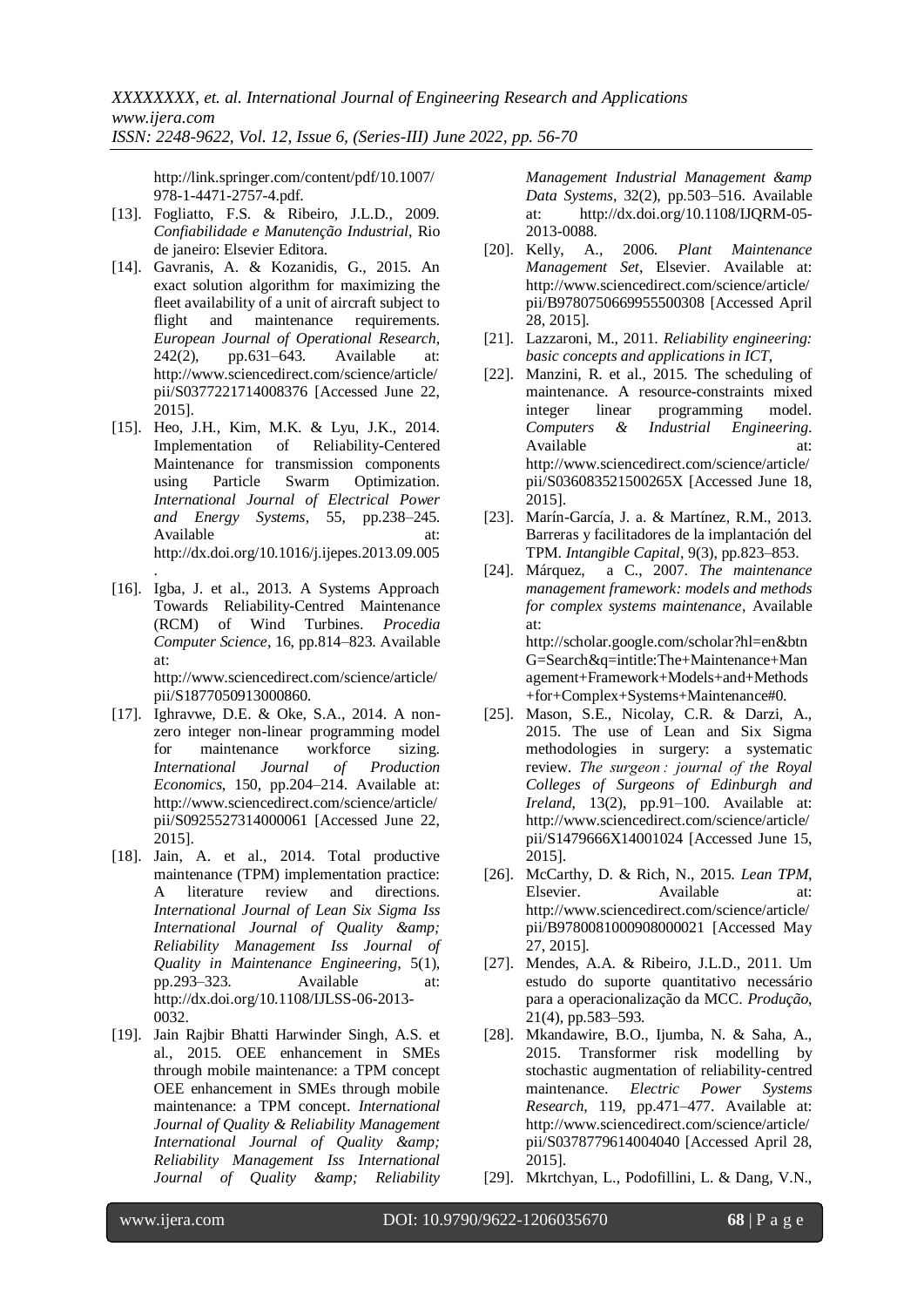2015. Bayesian belief networks for human reliability analysis: A review of applications and gaps. *Reliability Engineering & System Safety*, 139, pp.1–16. Available at: http://www.sciencedirect.com/science/article/ pii/S0951832015000514 [Accessed March 12, 2015].

- [30]. Moghaddam, K.S., 2013. Multi-objective preventive maintenance and replacement scheduling in a manufacturing system using goal programming. *International Journal of Production Economics*, 146(2), pp.704–716. Available at: http://dx.doi.org/10.1016/j.ijpe.2013.08.027.
- [31]. Moubray, J. & Network, T.A., 1997. *Reliability-Centered Maintenance*, Elsevier Science. Available at: https://books.google.com.br/books?id=rPwS wTf5GuwC.
- [32]. Muchiri, P. et al., 2011. Development of maintenance function performance measurement framework and indicators. *International Journal of Production Economics*, 131(1), pp.295–302. Available at: http://www.sciencedirect.com/science/article/ pii/S0925527310001726 [Accessed February 20, 2015].
- [33]. Nakajima, S., 1988. *Introduction to TPM: Total Productive Maintenance*, Productivity Press. Available at: https://books.google.com.br/books?id=XKc2 8H3JeUUC.
- [34]. Nakajima, S., 1989. *TPM Development Program: Implementing Total Productive Maintenance*, Productivity Press. Available at: https://books.google.com.br/books?id=Q6F9
- QgAACAAJ. [35]. NASA, A.N.A. and S., 2000. Reliability centered maintenance guide for facilities and collateral equipment. , p.365.
- [36]. Prakas, J. et al., 2012. Implementing TPM programme as a TQM tool in Indian manufacturing industries Implementing TPM programme as a TQM tool in Indian manufacturing industries. *Asian Journal on Quality International Journal of Lean Six Sigma International Journal of Quality & Reliability Management Journal of Quality in Maintenance Engineering*, 13(4), pp.185–198. Available http://dx.doi.org/10.1108/1598268121126551 7.
- [37]. Rodrigues, M. & Hatakeyama, K., 2006. Analysis of the fall of TPM in companies. *Journal of Materials Processing Technology*.
- [38]. Selvik, J.T. & Aven, T., 2011. A framework

for reliability and risk centered maintenance. *Reliability Engineering and System Safety*, 96(2), pp.324–331. Available at: http://dx.doi.org/10.1016/j.ress.2010.08.001.

- [39]. Seng, O.Y., Jantan, M. & Ramayah, T., 2005. Implementing Total Productive Maintenance (TPM) in Malaysian manufacturing organisation: an operational strategy study. *The ICFAI Journal of Operations Management*.
- [40]. Sharma, R.K., Kumar, D. & Kumar, P., 2006. Manufacturing excellence through TPM implementation: a practical analysis. *Industrial Management & Data Systems*, 106(2), pp.256–280.
- [41]. Singh, R. et al., 2013a. Total productive maintenance (TPM) implementation in a machine shop: A case study. *Procedia Engineering*, 51(NUiCONE 2012), pp.592– 599. Available at: http://dx.doi.org/10.1016/j.proeng.2013.01.08 4.
- [42]. Singh, R. et al., 2013b. Total Productive Maintenance (TPM) Implementation in a Machine Shop: A Case Study. *Procedia Engineering*, 51, pp.592–599. Available at: http://www.sciencedirect.com/science/article/ pii/S1877705813000854 [Accessed March 10, 2015].
- [43]. Smith, A.M. & Hinchcliffe, G.R., 2004. *RCM - Gateway Word Class Maintenance*,
- [44]. Smith, A.M. & Hinchcliffe, G.R., 2003. *RCM--Gateway to World Class Maintenance*, Elsevier Science. Available at: https://books.google.com.br/books?id=BnQN 2ODPHNAC.
- [45]. Smith, R. & Hawkins, B., 2004. *Lean Maintenance*, Elsevier. Available at: http://www.sciencedirect.com/science/article/ pii/B9780750677790500030 [Accessed June 1, 2015].
- [46]. Smith, R. & Mobley, R.K., 2011. *Rules of Thumb for Maintenance and Reliability Engineers*, Elsevier Science. Available at: https://books.google.com.br/books?id=XMSf 8VGuLJcC.
- [47]. Souza, F. de, 2004. *Melhoria do pilar "manutenção planejada" da TPM através da utilização do RCM para nortear as estratégias de manutenção*. Universidade Federal do Rio Grande do Sul. Escola de Engenharia. Mestrado Profissionalizante em Engenharia. Available at: http://hdl.handle.net/10183/4752.
- [48]. Tenera, A. & Pinto, L.C., 2014. A Lean Six Sigma (LSS) Project Management Improvement Model. *Procedia - Social and*